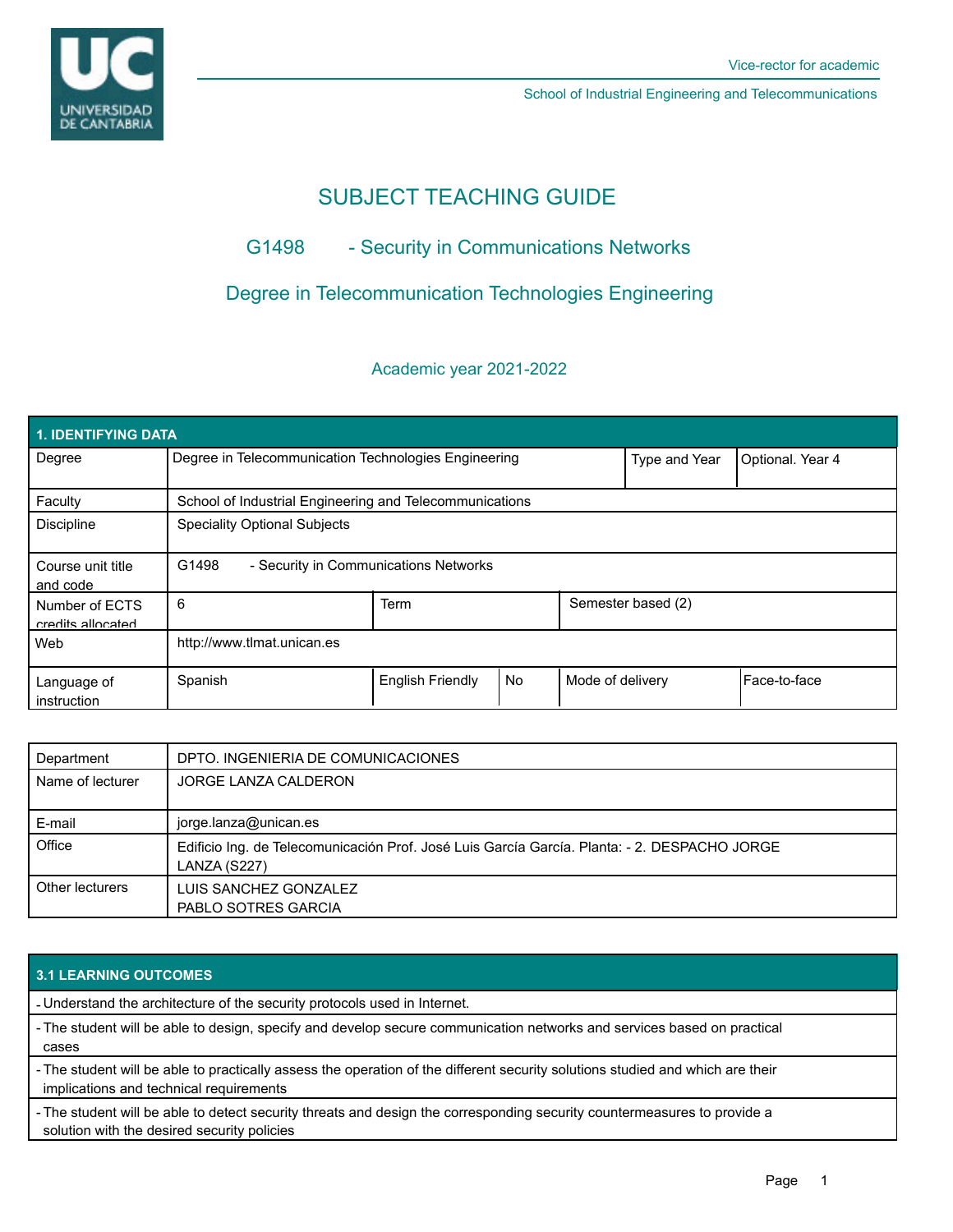

School of Industrial Engineering and Telecommunications

#### **4. OBJECTIVES**

Broaden the students' knowledge about current communication networks making emphasis on the security aspects that are applied depending on the requirements of each situation

Get the knowledge about necessary mechanisms to guarantee the fullfilment of the security policies defined in a given network or service, thus assuring the secure transport of information through them.

Get the knowledge about security recommendations and best practices.

### **6. COURSE ORGANIZATION**

| <b>CONTENTS</b> |                                                                                                                                                                                                    |  |  |  |
|-----------------|----------------------------------------------------------------------------------------------------------------------------------------------------------------------------------------------------|--|--|--|
|                 | THEME I: INTRODUCTION TO NETWORK SECURITY. The concept of security. Terminology. Security policies.<br>Threats and vulnerabilities.                                                                |  |  |  |
| 2               | THEME II: AUTHENTICATION AND KEY MANAGEMENT. Authentication services. Confidentiality, integrity and<br>authentication criptographic algorithms. Digital certification. Public Key Infrastructure. |  |  |  |
| 3               | THEME III: SECURITY PROTOCOLS AND MECHANISMS. EAP, RADIUS, IPSec, TLS, PGP                                                                                                                         |  |  |  |
| 4               | THEME IV; ACCESS CONTROL. Access control, authorization and authentication. Architectures and configuration of<br>firewalls.                                                                       |  |  |  |

| <b>7. ASSESSMENT METHODS AND CRITERIA</b>                                                                                                                                                                                                                                                                                                                                                                                                                                                                                                                                                                                                                                                                                                                                                                                                                                                                      |                       |     |           |               |  |  |  |  |  |
|----------------------------------------------------------------------------------------------------------------------------------------------------------------------------------------------------------------------------------------------------------------------------------------------------------------------------------------------------------------------------------------------------------------------------------------------------------------------------------------------------------------------------------------------------------------------------------------------------------------------------------------------------------------------------------------------------------------------------------------------------------------------------------------------------------------------------------------------------------------------------------------------------------------|-----------------------|-----|-----------|---------------|--|--|--|--|--|
| <b>Description</b>                                                                                                                                                                                                                                                                                                                                                                                                                                                                                                                                                                                                                                                                                                                                                                                                                                                                                             | <b>Type</b>           |     | Reassessn | $\frac{0}{0}$ |  |  |  |  |  |
| <b>Continuous Evaluation</b>                                                                                                                                                                                                                                                                                                                                                                                                                                                                                                                                                                                                                                                                                                                                                                                                                                                                                   | <b>Others</b>         | No. | Yes       | 15,00         |  |  |  |  |  |
| Practical sessions at laboratory                                                                                                                                                                                                                                                                                                                                                                                                                                                                                                                                                                                                                                                                                                                                                                                                                                                                               | Laboratory evaluation | Yes | No.       | 40,00         |  |  |  |  |  |
| Final exam                                                                                                                                                                                                                                                                                                                                                                                                                                                                                                                                                                                                                                                                                                                                                                                                                                                                                                     | Written exam          | Yes | Yes       | 45,00         |  |  |  |  |  |
| <b>TOTAL</b>                                                                                                                                                                                                                                                                                                                                                                                                                                                                                                                                                                                                                                                                                                                                                                                                                                                                                                   |                       |     |           |               |  |  |  |  |  |
| <b>Observations</b>                                                                                                                                                                                                                                                                                                                                                                                                                                                                                                                                                                                                                                                                                                                                                                                                                                                                                            |                       |     |           |               |  |  |  |  |  |
| Practical sessions are mandatory.<br>Final mark is obtained as follows: FINAL_MARK = THEOR * 0.6 + PRAC * 0.4<br>where THEOR and PRAC are the theory and practice marks respectively<br>Theory mark is obtained from the Final Exam (EF) mark and the Continuous Evaluation (EC) mark as follows: TEOR = max{<br>$0.75 * EF + 0.25 * EC$ ; EF}<br>In any case, it is mandatory to get a mark above 4.0 in the final exam to pass the subject<br>Continuous Evaluation tests are meant to encourage the student to follow the subject on a day-by-day basis rather than at<br>intervals fixed by the tests themselves. Hence, the marks for these tests and problems will only be available during the exams'<br>review session after the Final Exam.<br>Evaluation would be carried out online in case required. The teacher could ask the students to present the exam answers<br>during individual sessions. |                       |     |           |               |  |  |  |  |  |

Observations for part-time students

Practical sessions are mandatory.

Continuous Evaluation is not mandatory. Those students that do not attend classes regularly will have their final mark from the Final Exam and the mark from the practical sessions.